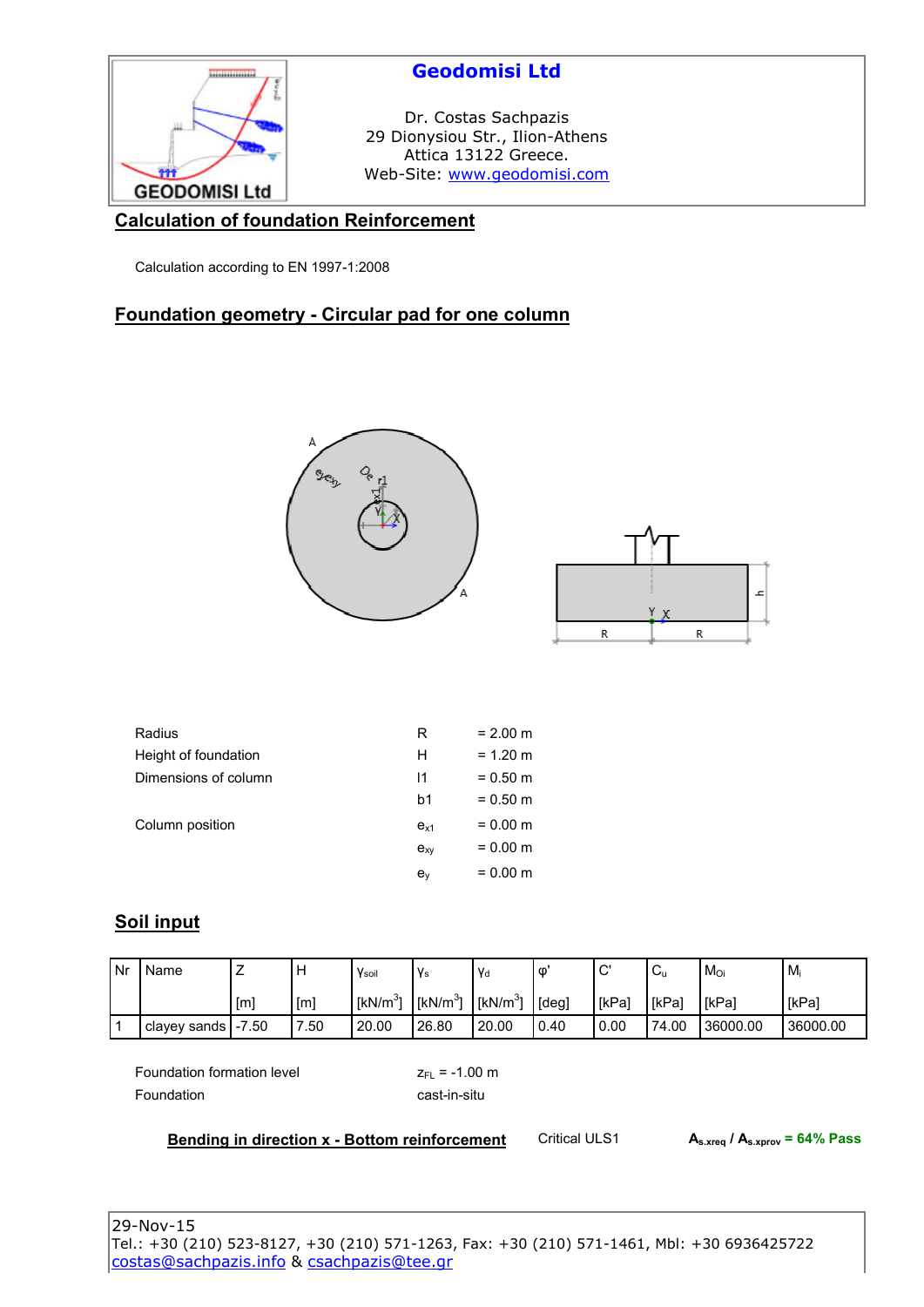

# **Geodomisi Ltd**

Dr. Costas Sachpazis 29 Dionysiou Str., Ilion-Athens Attica 13122 Greece. Web-Site: www.geodomisi.com

**Punching shear check** Critical ULS1 **VEd** / V<sub>**Rd.c**</sub> = 66%

**& VEd' / VRd.c max = 38% Pass**

## **Loads**

Design load combinations:

| Name | ∟imit state | V <sub>A</sub> | $H_{xA}$ | $H_{\mathsf{yA}}$ | $M_{xA}$ | $M_{\rm yA}$ | ∼     |
|------|-------------|----------------|----------|-------------------|----------|--------------|-------|
|      |             | [kN]           | [kN]     | [kN]              | [kNm]    | [kNm]        | [kPa] |
| ULS1 | ULS         | 1500.00        | 250.00   | 0.00              | 0.00     | 120.00       | 5.00  |

#### **Foundation properties**

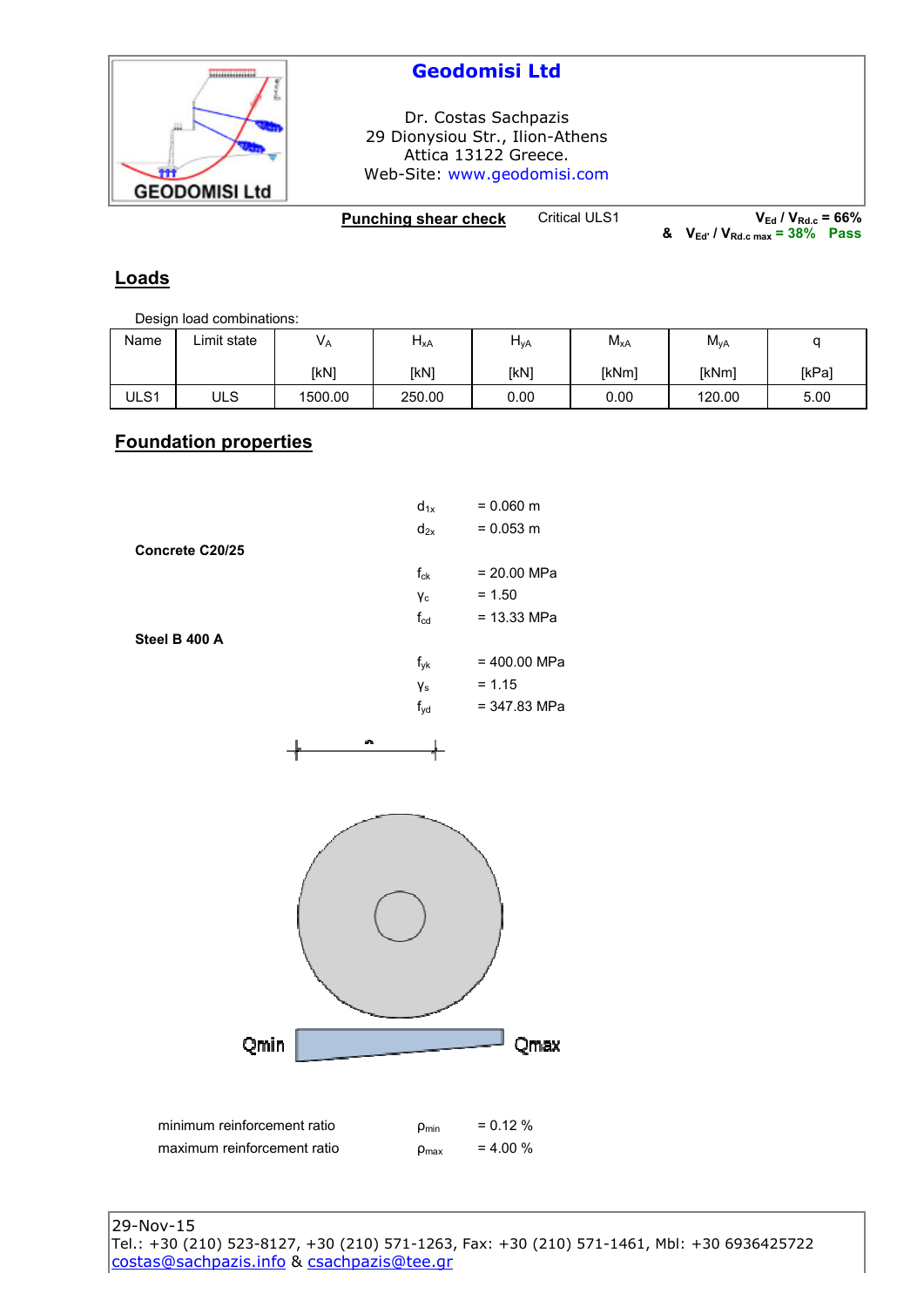

# **Geodomisi Ltd**

Dr. Costas Sachpazis 29 Dionysiou Str., Ilion-Athens Attica 13122 Greece. Web-Site: www.geodomisi.com

#### **Bending in direction x - Bottom reinforcement**

| ULS1                                                |               | $A_{s.xreq}$ / $A_{s.xprov}$ = 64% Pass |
|-----------------------------------------------------|---------------|-----------------------------------------|
| Design bending moment in direction x                | Mv            | $= 951.12$ kNm                          |
| Theoretical area of reinforcement in<br>direction x | $A_{s.xrea}$  | = 30.37 $\text{cm}^2/\text{m}$          |
| Provided area of reinforcement in<br>direction x    | $A_{s.xprov}$ | = 47.12 cm <sup>2</sup> /m              |

## **Punching shear check**

| ULS1                                                                                | $V_{\rm Ed} \setminus V_{\rm Rd.c} = 66\%$ & $V_{\rm Ed'} \setminus V_{\rm Rd.c \, max} = 38\%$ Pass                   |
|-------------------------------------------------------------------------------------|------------------------------------------------------------------------------------------------------------------------|
|                                                                                     | $\beta = 1.68$                                                                                                         |
|                                                                                     | $u_1 = min(4 \times \pi \times d + 2 \times 1$ <sub>1</sub> + 2 $*$ b <sub>1</sub> , 2 $*$ (B + L)) = 10.30 m          |
|                                                                                     | $u_0 = 2 * l_1 + 2 * b_1 = 3.14$ m                                                                                     |
| Net applied force                                                                   | $V_{\text{Ed}} = \beta * V_{\text{Ed.red}} / (u_1 * d) = 428.54$ kN                                                    |
|                                                                                     | $V_{\text{Ed'}} = \beta * V_{\text{Ed.red}} / (u_0 * d) = 1405.62 \text{ kN}$                                          |
|                                                                                     | $C_{\text{Rdc}} = 0.18 / v_c = 0.12$                                                                                   |
|                                                                                     | $k = min(1 + sqrt(200 / d), 2) = 1.59$                                                                                 |
|                                                                                     | $\rho_L$ = min(sqrt( $\rho_x$ * $\rho_y$ ), 2) = 2.00 %                                                                |
|                                                                                     | $V_{\text{min}}$ = 0.035 * $k^{3/2}$ * $f_{ck}^{1/2}$ = 249.24 kN                                                      |
| Punching shear capacity at control<br>perimeter at distance 2*d from column<br>edge | $V_{Rd,c}$ = min(C $_{Rd,c}$ * k * (100 * $\rho_L$ * f $_{ck}$ ) <sup>1/3</sup> , V $_{min}$ ) * 2 * d / a = 653.49 kN |
|                                                                                     | $v = 0.6$ * (1 - f <sub>ck</sub> / 250 MPa) = 0.55                                                                     |
| Maximum punching shear capacity<br>column perimeter                                 | $V_{\text{Rd.c max}}$ = 0.5 * v * f cd = 3680.00 kN                                                                    |